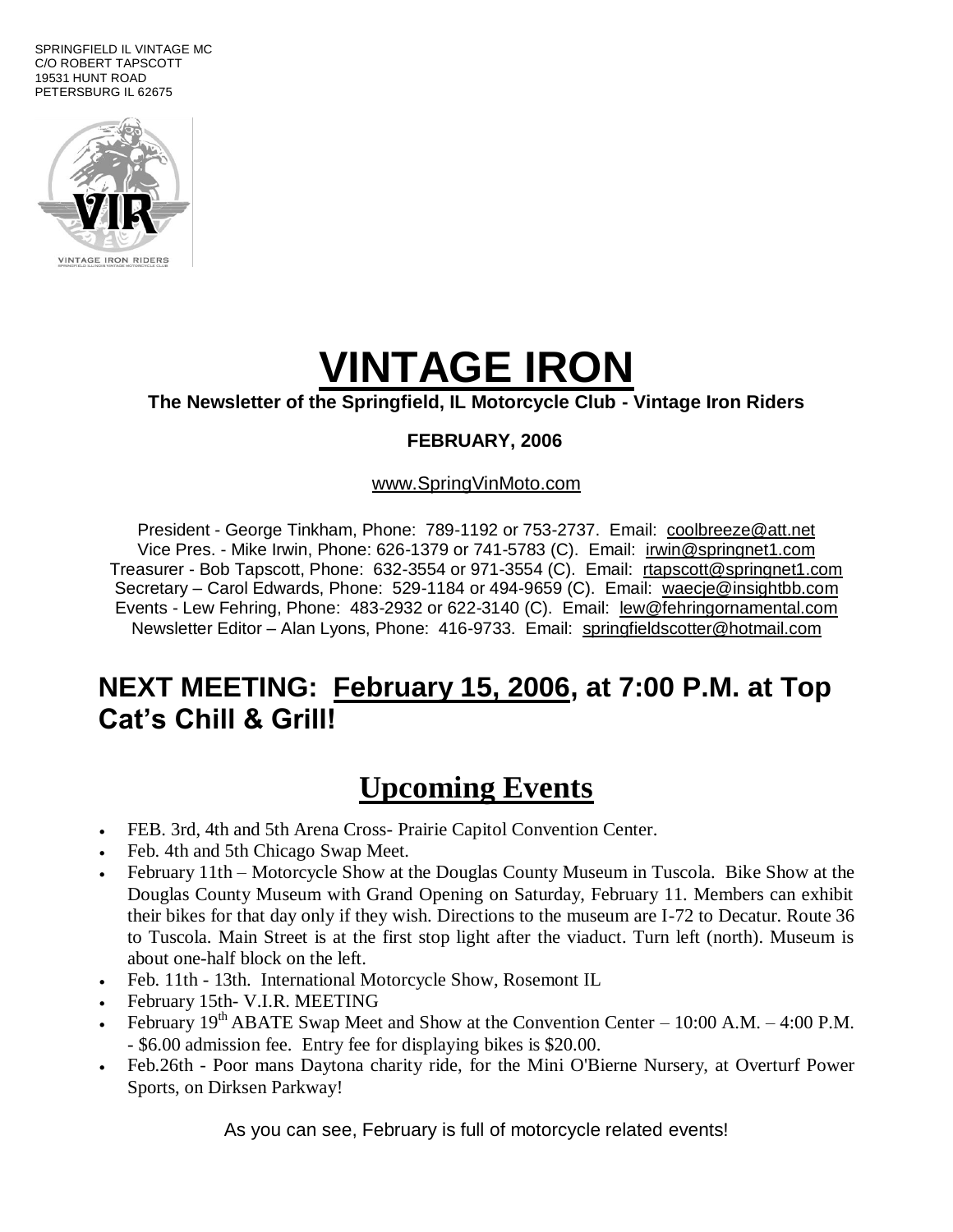## **CALENDARS:**

 The 2006 V.I.R. calendars were a huge success! At only \$12.50 each, we have almost completely sold out! If youd like to purchase one, you'd better hurry. Quantities are very limited! Each month features a photo of a VIR member's motorcycle! This month features a 1953 Ariel Square Four, owned by Alvin Edwards!

Mike Irwin is currently accepting motorcycle photos for next year's (2007) calendar! We are also considering accepting advertisements for next year's calendar to further offset the already low price! This would be a great way to advertise your business!

## **DUES:**

Thank you to all members, who have recently paid their dues. However, there are still a few members who have not paid their 2006 dues. Dues can be paid by attending the February 15th meeting, or feel free to mail the dues to Robert Tapscott, 19531 Hunt Road, Petersburg, IL 62675.

## **OLD MAGAZINES:**

Do you have an excess of old calendars, magazines, etc. containing pictures of motorcycles that might be of interest to other members? Rather than discarding them, bring them to the Feb. 15th meeting. Maybe someone would like to have a picture out of them! Al Lyons will be donating a stack of old Walneck's magazines at the Feb. 15th meeting free to anyone that would like them!

## **DECALS:**

Stick-on decals are available now, and will be sold for \$2.00 each, or three for \$5.00. They will be available at this month's meeting.

### **"World's Fastest Indian" Movie**

Kerasotes Theaters are not currently showing, the new release, "Worlds Fastest Indian". Apparently this is due to circumstances beyond their control. There is a possibility that they will begin to show the film, at a later date??? In the meantime, if you have any interest in viewing this movie, you can send Kerasotes a friendly e-mail, and express your interest at

http://www.kerasotes.com/Comments.aspx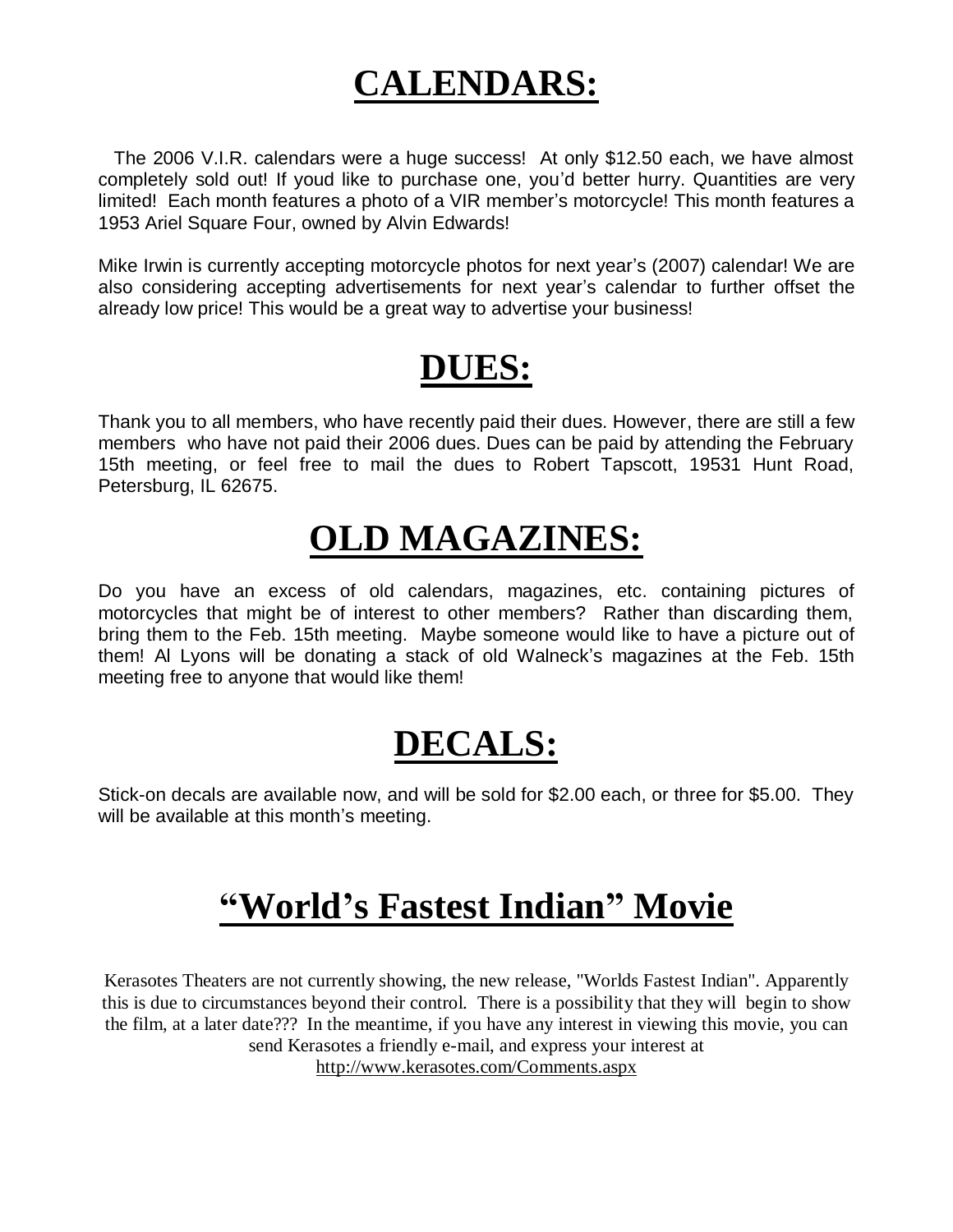### **Future Newsletters**

If any members would like to contribute any articles of interest toward future monthly newsletters, please e-mail Al Lyons, and I will include them in future newsletters. He'd like future newsletters to feature a particular "motorcycle of the month". Our club represents a wide variety of motorcycle ownership and interest! Perhaps you could send him an e-mail, with details on a particular model, the years they were produced, the size of the motorcycle, production figures, etc. Each and every one of us has a lot of knowledge, and it would be great to share this knowledge with the rest of the members!

#### **MINUTES OF MEETING Springfield (IL) Vintage Motorcycle Club Top Cat's Chill & Grill January 18, 2006**

Meeting called to order at 7:20 P.M. by President George Tinkham.

Minutes were approved as sent out with the newsletter.

Treasurer's Report: Bob Tapscott reported that we have \$507.49 in the treasury. We do have some bills to pay. Annual dues are due this month.

Product Report: We have calendars for sale for \$12.50 each. We also have vinyl stick-on decals at \$1.50 or three for \$5.00. Only one clothing order remains to be picked up. If anyone wants to order clothing/decal items, let Bob Tapscott know and he will hold the requests until we have a minimum order.

Events Report: The ABATE Swap Meet and Bike Show is at the Convention Center here in Springfield on Sunday, February  $19<sup>th</sup>$ . Leroy Solomon reported on our sponsorship of a lap at the May Springfield Mile, which had been approved at a previous meeting. A motion was made and seconded to sponsor Lap 13 as the first choice and Lap 25 as our second choice. Motion carried. If neither of these is available, we will vote again at the next meeting. There is a "Poor Man's Daytona Ride" on February  $26<sup>th</sup>$  at 11:00 A.M. starting at Overturf Power Sports. Proceeds for the Run will go to the Mini O'Bierne Nursery.

Old Business: Mike read a list of members for whom he needs a photo for our membership directory. He also needs pictures for next year's calendar.

New Business: Visitor and applicant for membership is Wes Schaeffer, sponsored by Chris Karkut.

Mike Irwin presented Dave Young with a Lucas T-Shirt.

George Tinkham reported on the Douglas County Museum. Their representative could not be here tonight, but will be at Northfield Center on Saturday. The Museum is having a bike show in February. If anyone is interested in showing their bikes, they should sign up tonight. Each owner must have their own comprehensive insurance, although the building is believed to be secure. Bikes need to be there around February  $4<sup>th</sup>$  and will be shown for